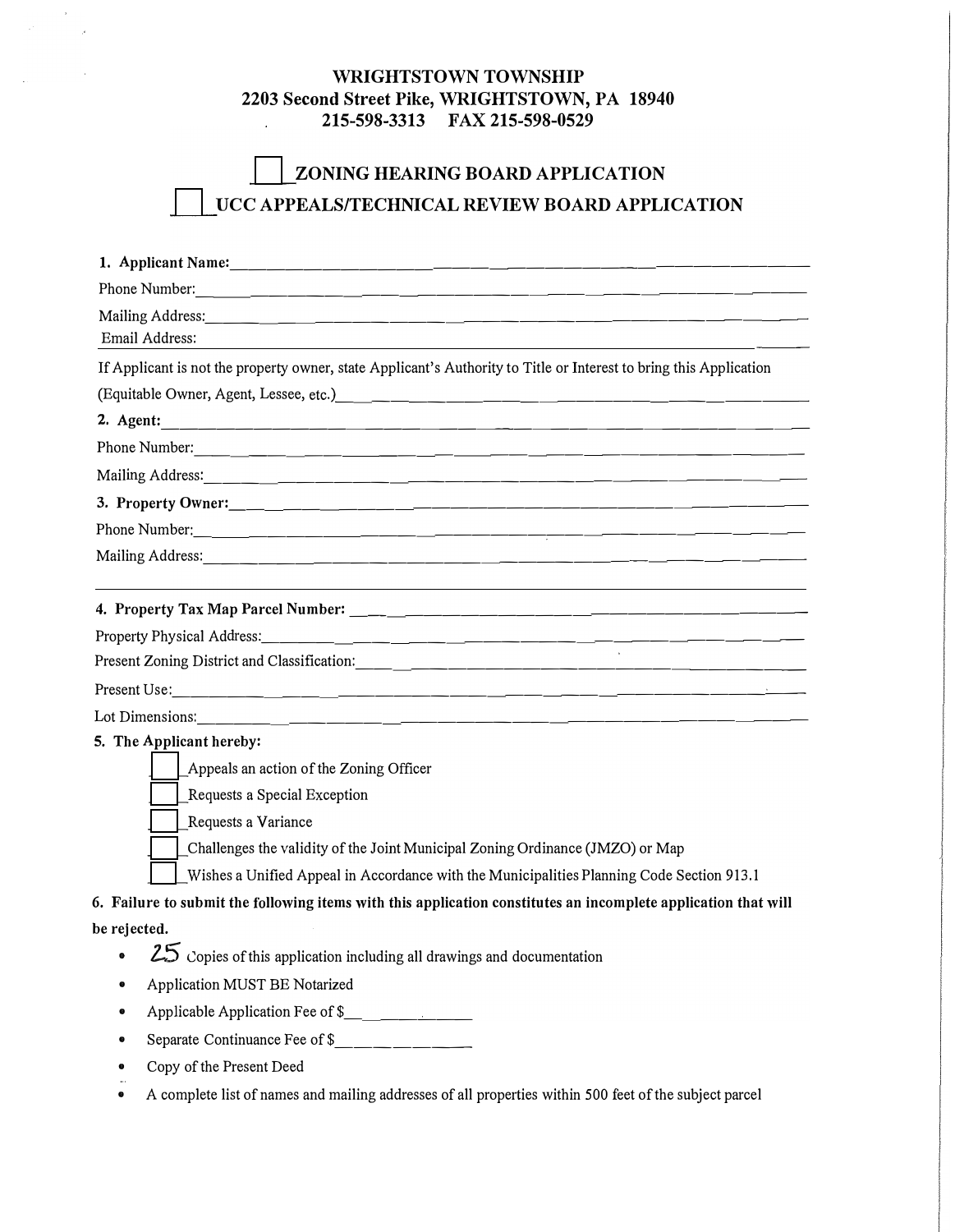$\alpha$  $\mathbf{y}^{(i)}$  .

## 7. Description of Premises:

Present Use:

| Proposed Use/Improvements: Note and the set of the set of the set of the set of the set of the set of the set of the set of the set of the set of the set of the set of the set of the set of the set of the set of the set of |
|--------------------------------------------------------------------------------------------------------------------------------------------------------------------------------------------------------------------------------|
| <u>. De la completa de la completa de la completa de la completa de la completa de la completa de la completa de l</u>                                                                                                         |
| 8. Prior Zoning Appeals, Variances, Special Exceptions Relating to this Property? Yes______No______                                                                                                                            |
| If yes, indicate Date and Nature of Zoning Granted: Mathematic Contract of Zoning Granted:                                                                                                                                     |
| 9. FOR APPEAL FROM ACTION OF ZONING OFFICER:                                                                                                                                                                                   |
| A. Action Being Appealed: Manual Communication of the Action Being Appealed:                                                                                                                                                   |
| B. Date of Action Taken: Maria Communication of Action Taken:                                                                                                                                                                  |
| C. The Foregoing Action was believed to be in error because:                                                                                                                                                                   |
| 10. FOR REQUEST FOR SPECIAL EXCEPTION:<br>A. Nature of Exception Sought: Nature of Exception Sought:                                                                                                                           |
|                                                                                                                                                                                                                                |
|                                                                                                                                                                                                                                |
| C. If more than one Special Exception is requested, List ALL Pertinent Ordinance Sections and the Nature<br>of each Exception sought. This may be submitted on additional paper.                                               |
| 11. FOR REQUEST OF VARIANCE:                                                                                                                                                                                                   |
| A. Nature of Variance Sought:                                                                                                                                                                                                  |
| of the JMZO<br>B. The Variance is from Section                                                                                                                                                                                 |
| C. If more than one Variance is requested, List ALL Pertinent Ordinance Sections and the Nature                                                                                                                                |
| of each Variance sought. This may be submitted on additional paper.                                                                                                                                                            |
| D. The Nature of the Unique Circumstances and Unnecessary Hardship Justifying the Variance:                                                                                                                                    |
|                                                                                                                                                                                                                                |
|                                                                                                                                                                                                                                |

 $\mathcal{A}^{\text{max}}$ 

 $\bar{z}$ 

 $\hat{\mathcal{A}}$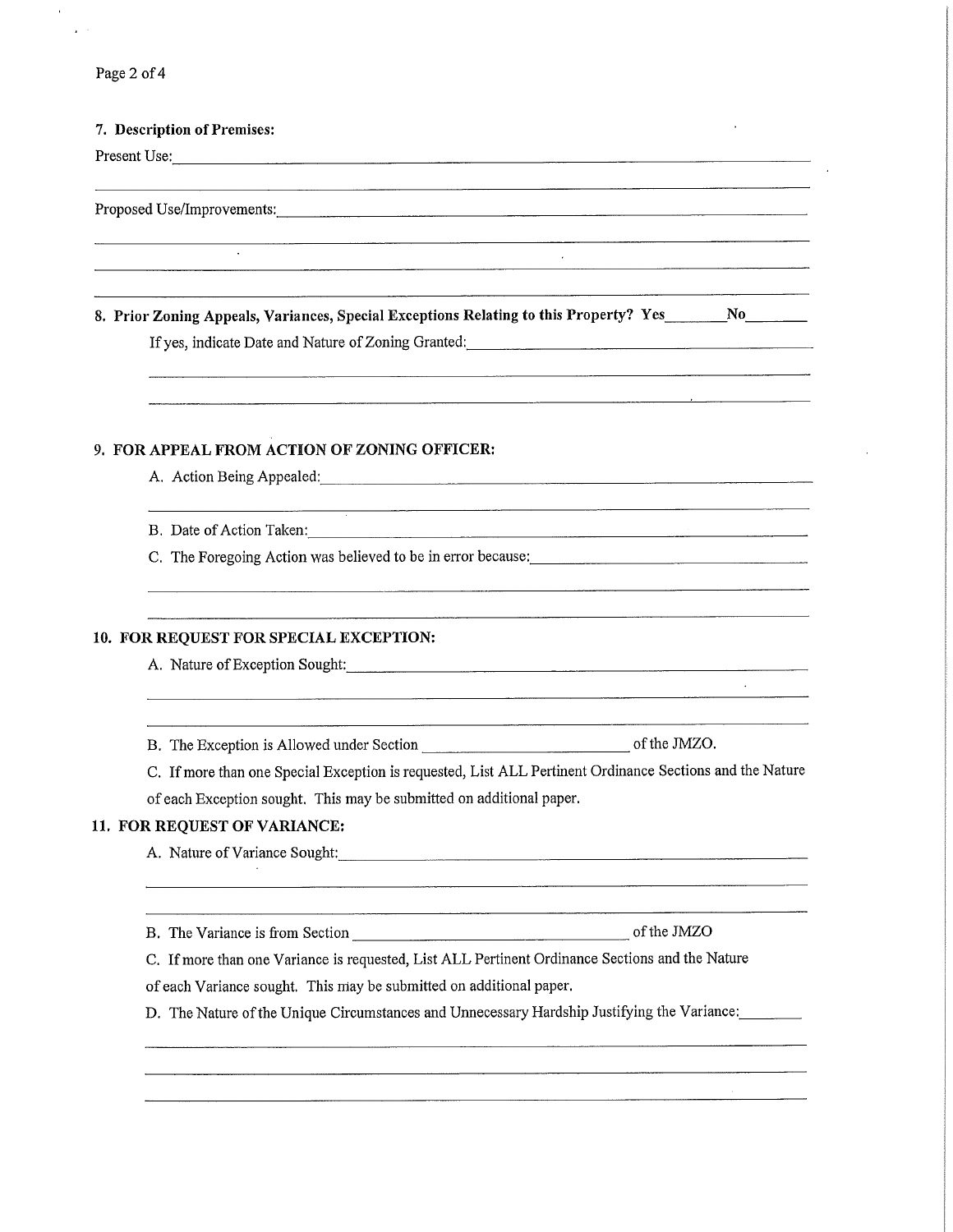$\cdot$ 

| B. The Challenge is Ripe for Decision Because: Manual Channel Challenge is Ripe for Decision Because: |                                                                                                                                                                                                                             |  |  |
|-------------------------------------------------------------------------------------------------------|-----------------------------------------------------------------------------------------------------------------------------------------------------------------------------------------------------------------------------|--|--|
|                                                                                                       | C. The Ordinance/Map Challenged is Invalid Because: Campenham Communication of the Ordinance/Map Challenged is Invalid Because:                                                                                             |  |  |
|                                                                                                       |                                                                                                                                                                                                                             |  |  |
| <b>COMPLETE THE FOLLOWING:</b>                                                                        | 13. FOR UNIFIED APPEAL UNDER MPC SECTION 913.1, COMPLETE ALL SECTIONS ABOVE<br>THAT MAY BE APPLICABLE TO THE ZONING QUESTION(S) FOR CONSIDERATION. ALSO<br>A. The Development or Development Plan is Designated as Follows: |  |  |
|                                                                                                       | B. The Non-Zoning Issue(s) about which Testimony will be Presented are:                                                                                                                                                     |  |  |

request must be made within thirty (30) days of the issuance of the Decision of the ZHB. Failure to do so will result in the funds being forfeited and transferred to the General Fund to offset administrative expenses.

| Application Fee:<br>Check $#$ : | To ZHB<br>Deadline<br>Ad Dates<br>Hearing Date |
|---------------------------------|------------------------------------------------|
|                                 |                                                |